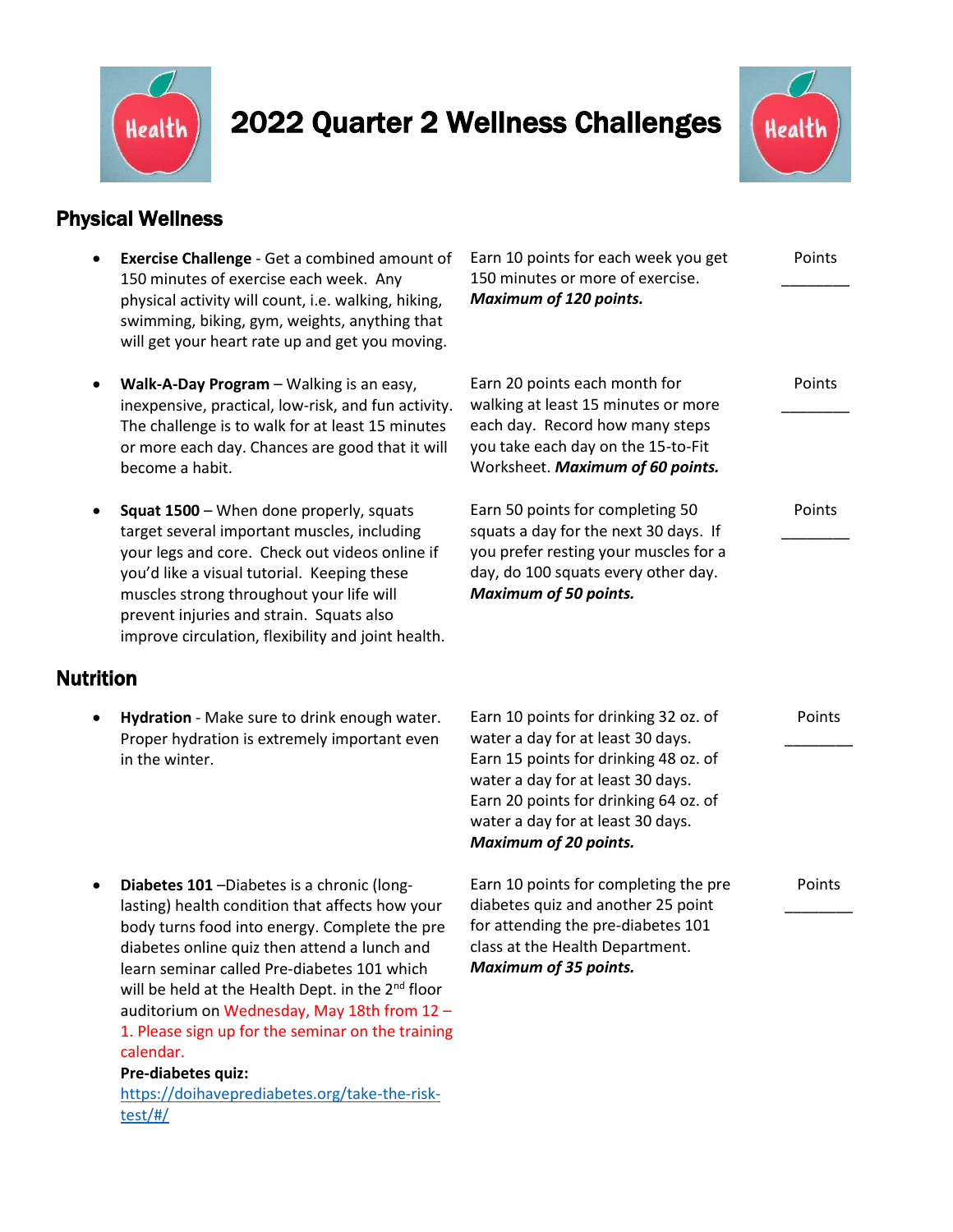*points.* Emotional Wellness **Grow an indoor or outdoor vegetable/fruit/herb garden –** Studies have shown that gardening (in or outdoors) is linked to an increase in life satisfaction, psychological well-being, and cognitive function, as well as reductions in stress, anger, fatigue, and depression and [anxiety symptoms.](https://www.shape.com/lifestyle/mind-and-body/why-you-should-stop-saying-you-have-anxiety-if-you-really-dont) One resource to help get started for indoor gardens i[s https://www.shape.com/lifestyle/mind-and](https://www.shape.com/lifestyle/mind-and-body/how-to-start-an-indoor-garden)[body/how-to-start-an-indoor-garden.](https://www.shape.com/lifestyle/mind-and-body/how-to-start-an-indoor-garden) Two for outdoor gardens are [https://commonsensehome.com/start-a](https://commonsensehome.com/start-a-garden/)[garden/](https://commonsensehome.com/start-a-garden/) and [https://gardenerspath.com/how](https://gardenerspath.com/how-to/design/guide-to-square-foot-gardening/)[to/design/guide-to-square-foot-gardening/.](https://gardenerspath.com/how-to/design/guide-to-square-foot-gardening/). Earn 50 points for planting a garden. *Maximum of 50 points.* Points  $\overline{\phantom{a}}$  **Compassion Fatigue: The Journey from Fatigue to Wellness.** Attend the virtual seminar from our EAP Provider on April 25th from 1pm – 2pm to learn about fatigue and wellness. Please sign up for the virtual seminar on the training calendar. Earn 25 points for attending the EAP seminar. *Maximum of 25 points.* Points  $\overline{\phantom{a}}$  **Bravo Award** - Give a Bravo Award to a coworker who went above and beyond. Earn 1 point for every Bravo Award given to a co-worker. *Maximum of 10 points.* Points \_\_\_\_\_\_\_\_ Intellectual Wellness **Personality Traits** - Learn about your Meyers Briggs personality and other personalities. Take the free test and learn about others in your fam/friends circle if they take it too. [https://www.16personalities.com/free](https://www.16personalities.com/free-%20%20%20%20%20%20%20%20%20personality-test)[personality-test](https://www.16personalities.com/free-%20%20%20%20%20%20%20%20%20personality-test) Earn 15 points for taking the free Meyers Briggs personality profile. *Maximum of 15 points*. Points \_\_\_\_\_\_\_\_ **Read/Listen** – Read or listen to the book called Extreme Ownership: How US Navy Seals Lead and Win. Earn 25 point for reading the book Extreme Ownership: How US Navy Seals Lead and Win. *Maximum of 25 points.* Points \_\_\_\_\_\_\_\_ **Living Well Utah** – The Living Well Utah site lists workshops and programs that work to prevent and manage chronic diseases. Find a class or workshop near you by visiting [https://livingwell.utah.gov/.](https://livingwell.utah.gov/) Earn 20 points for attending a workshop. *Maximum of 20 points*. Points \_\_\_\_\_\_\_\_

**Avoid soda -** Avoid soda intake. Earn 1 point for every day you avoid

drinking soda. *Maximum of 30* 

Points  $\overline{\phantom{a}}$ 

### Environmental Wellness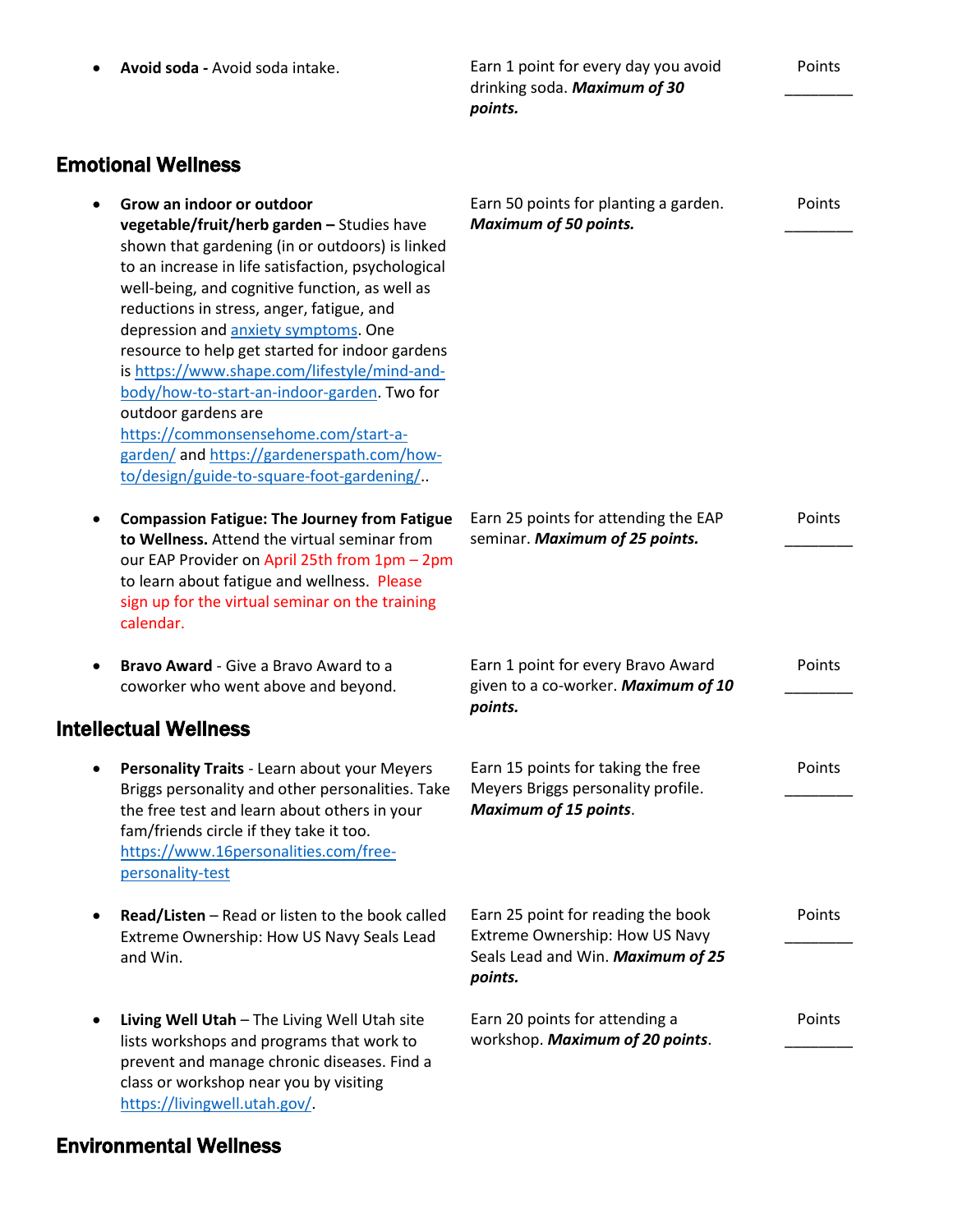| ٠         | Reusable Bags - Bring your own reusable bags<br>to the grocery store instead of using plastic<br>bags.                                                                                                                                                                                                                                                   | Earn 1 point for each time you use a<br>reusable grocery bag at the store.<br><b>Maximum of 20 points.</b>                                      | Points |
|-----------|----------------------------------------------------------------------------------------------------------------------------------------------------------------------------------------------------------------------------------------------------------------------------------------------------------------------------------------------------------|-------------------------------------------------------------------------------------------------------------------------------------------------|--------|
| $\bullet$ | <b>Plant a Tree</b> – Friday, April 29 <sup>th</sup> Arbor Day so to<br>celebrate go plant a tree or check out<br>https://shop.arborday.org/ for other ways to<br>"shop" for a tree if you can't plant one yourself.                                                                                                                                     | Earn 15 point for planting a tree to<br>celebrate National Arbor Day.<br><b>Maximum of 15 points.</b>                                           | Points |
|           | Earth day - April 22 is Earth day so anytime<br>during the month of April participate in a<br>community recycle or help clean up our trails,<br>highways, parks, etc.                                                                                                                                                                                    | Earn 15 point for participating in any<br>event involved in cleaning up our<br>community. Maximum of 15 points.                                 | Points |
|           | <b>Financial Wellness</b>                                                                                                                                                                                                                                                                                                                                |                                                                                                                                                 |        |
|           | Track your spending - Use any spending tracker<br>tool available.                                                                                                                                                                                                                                                                                        | Earn 20 points for each month you<br>track your spending. Maximum of 60<br>points.                                                              | Points |
|           | Tighten your purse strings - Practice following<br>these simple things for the entire quarter and<br>see how much money you save. 1. Meal                                                                                                                                                                                                                | Earn 25 points tightening your purse<br>strings. Maximum of 25 points.                                                                          | Points |
|           | planning to reduce the amount of food waste,<br>2. Don't spend the extra money at the gas<br>station for drinks and snacks, 3. Review your<br>automatic subscriptions and memberships and<br>cancel any you haven't used in the last 30 days.                                                                                                            |                                                                                                                                                 |        |
|           | Attend a Utah Retirement Systems One-on-<br>One Retirement Planning Session - This can be                                                                                                                                                                                                                                                                | Earn 20 points for attending a<br>retirement planning session.                                                                                  | Points |
|           | done via phone call or video conferencing.<br>These sessions are designed for all career<br>stages: beginning, middle, and near retirement.                                                                                                                                                                                                              | <b>Maximum of 20 points.</b>                                                                                                                    |        |
|           | <b>Spiritual Wellness</b>                                                                                                                                                                                                                                                                                                                                |                                                                                                                                                 |        |
|           | Service - Spend at least 30 minutes each month<br>serving in the community.                                                                                                                                                                                                                                                                              | Earn 10 points for each time you<br>serve in the community for 30<br>minutes or more. Maximum of 30<br>points.                                  | Points |
|           | Think Positively - Write down positive things<br>that happen each day. Once you start viewing<br>things in your life in a positive manner, you will<br>find yourself thinking differently and refocusing<br>your mind to a happy, healthy place. When you<br>eliminate negativity and re-frame how you<br>think of certain things and situations, you'll | Earn 10 points each month for<br>writing and keeping track of only the<br>positive things that happen each day.<br><b>Maximum of 30 points.</b> | Points |

notice yourself being more relaxed.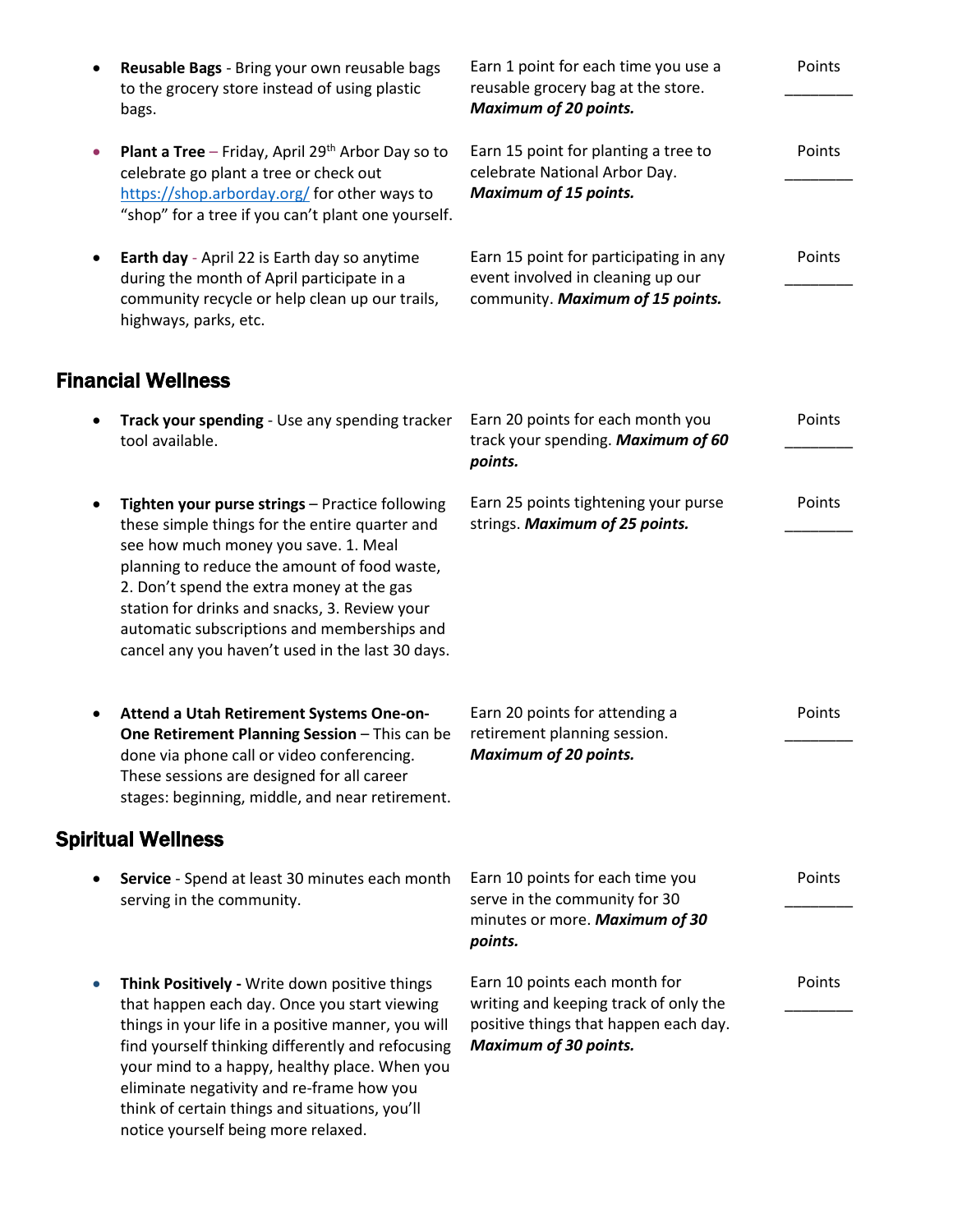### Social Wellness

| Wellness Kits - Gather together with a group of<br>friends, family, neighbors, church group, etc.<br>and put together any type of well kits for those<br>in need. It could be tying quilts to donate to a<br>hospital or homeless shelter, it could be<br>hygiene kits for refugees, etc.         | Earn 25 points if you participate in<br>putting together any type of wellness<br>kit to go to those in need. Maximum<br>of 25 points                    | Points |
|---------------------------------------------------------------------------------------------------------------------------------------------------------------------------------------------------------------------------------------------------------------------------------------------------|---------------------------------------------------------------------------------------------------------------------------------------------------------|--------|
| <b>Reach out to a Friend</b> – Reach out and check on<br>a friend or neighbor who might be struggling or<br>who you haven't spoken with in a while. It can<br>be as simple as giving them a call or dropping<br>off a gallon of ice cream. Just connect and say<br>hi and let them know you care. | Earn 5 points for reaching out to one<br>friend/neighbor<br>Earn 10 points for reaching out to<br>two friends/neighbors<br><b>Maximum of 10 points.</b> | Points |
| Shout Out - Compliment 30 people in front of<br>others over a 30-day period. Giving a public<br>compliment is like throwing a stone in a pond,<br>creating continuous ripples of goodness that<br>flow out into the world. Examples: Tell the<br>store clerk you appreciate how fast or friendly  | Earn 25 points for completing the<br>Shout Out Challenge in a 30-day<br>period. Maximum of 25 points.                                                   | Points |

## Screenings and Check-ups

they are, praise your spouse in front of your children or send a complimentary email to someone and copy others on the message.

| Complete your annual mammogram or prostate exam | Earn 20 points | Points |
|-------------------------------------------------|----------------|--------|
| Complete your colonoscopy exam                  | Earn 50 points | Points |
| Complete your dental check-up                   | Earn 20 points | Points |
| Complete your annual physical                   | Earn 25 points | Points |
| Complete your flu shot or COVID Vaccination     | Earn 15 points | Points |
| Complete your annual skin cancer screening      | Earn 15 points | Points |